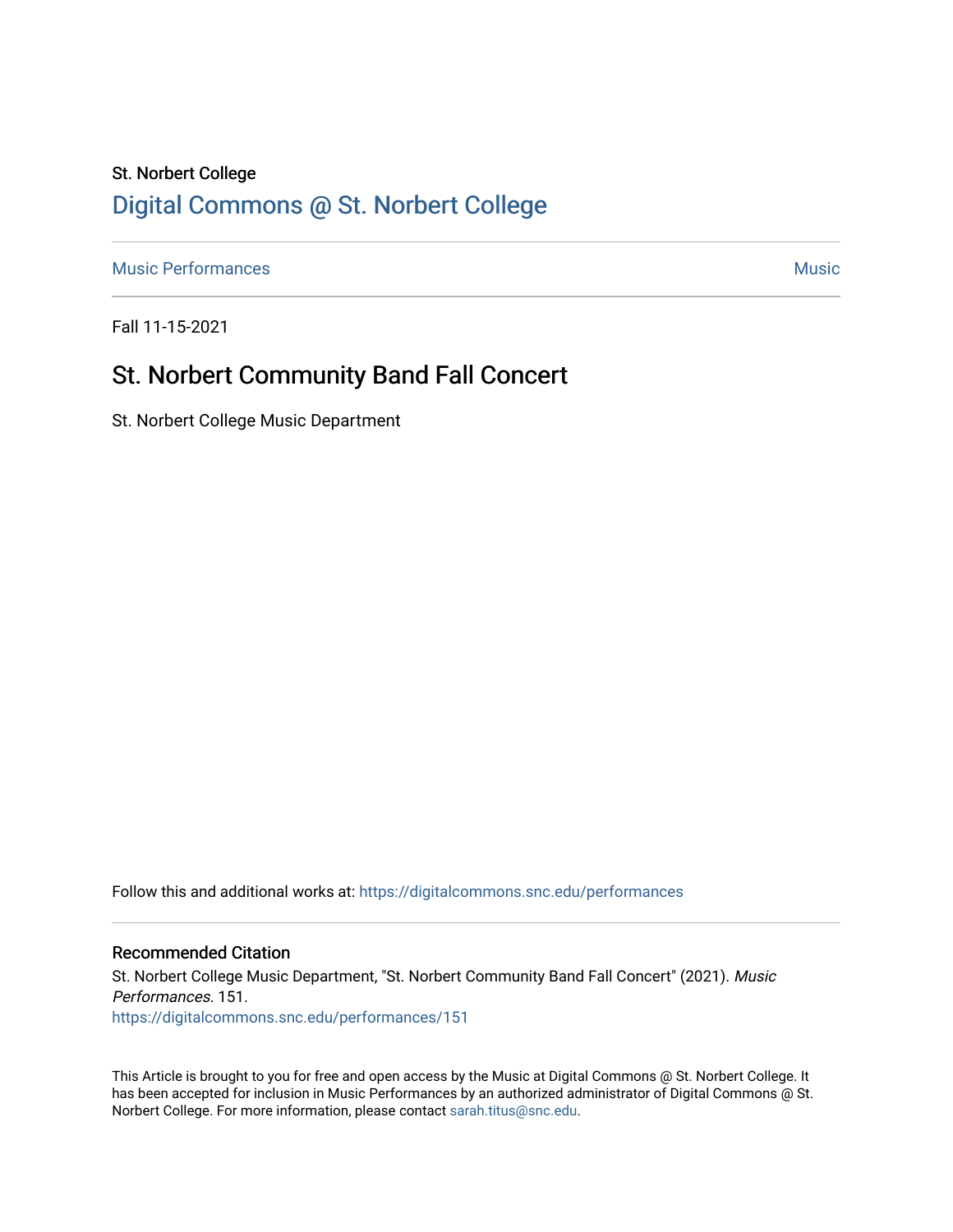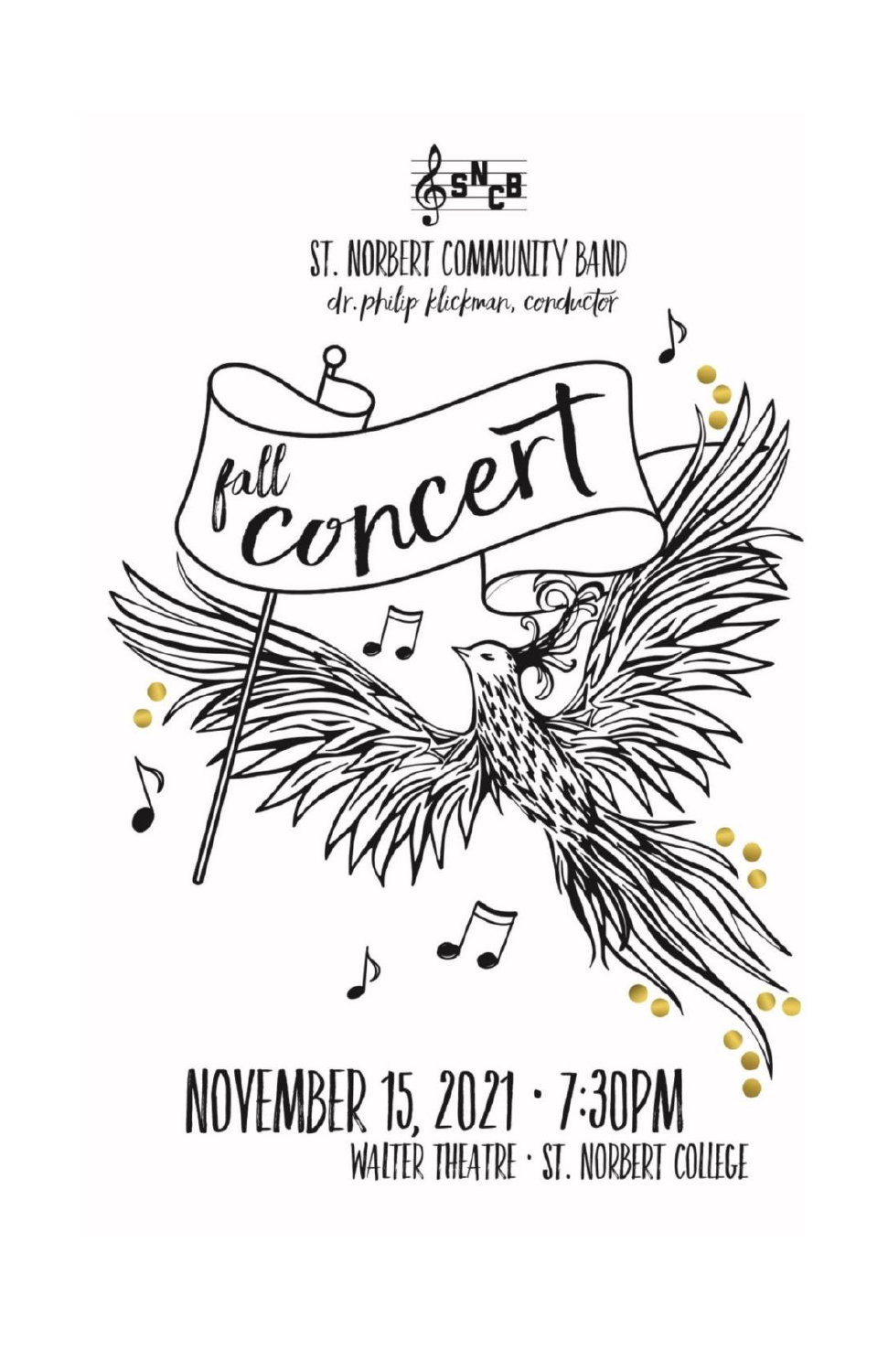## *~ Program ~*

| Fanfare for an AngelJames Stephenson           |                                                                                                                                                                |  |
|------------------------------------------------|----------------------------------------------------------------------------------------------------------------------------------------------------------------|--|
| And the Grass Sings in the MeadowsTravis Cross |                                                                                                                                                                |  |
| $\mathbf{L}$                                   | Scenes from the LouvreNorman Dello Joio<br><b>The Portals</b><br>II. Children's Gallery<br>III. The Kings of France<br>IV. The Nativity Paintings<br>V. Finale |  |

Berceuse and Finale from "The Firebird"..................Igor Stravinsky arr. Richard Franko Goldman

### *~Bio~*

 **Dr. Philip Klickman** has directed the St. Norbert Community Band since the fall of 2017, when he joined the St. Norbert College music faculty. His duties at St. Norbert College include conducting the Wind Ensemble, the Concert Band, and the Handbell Choir; he also teaches horn, conducting, and courses in music education. Before coming to St. Norbert College, Dr. Klickman served as the director of bands at Frostburg State University in Frostburg, Maryland. Prior to his collegiate career, Dr. Klickman taught public school music in the suburbs of Chicago, Illinois. He is a member of the College Band Directors National Association, the College Music Society, the National Association for Music Education, the Society for Music Teacher Education and the International Horn Society.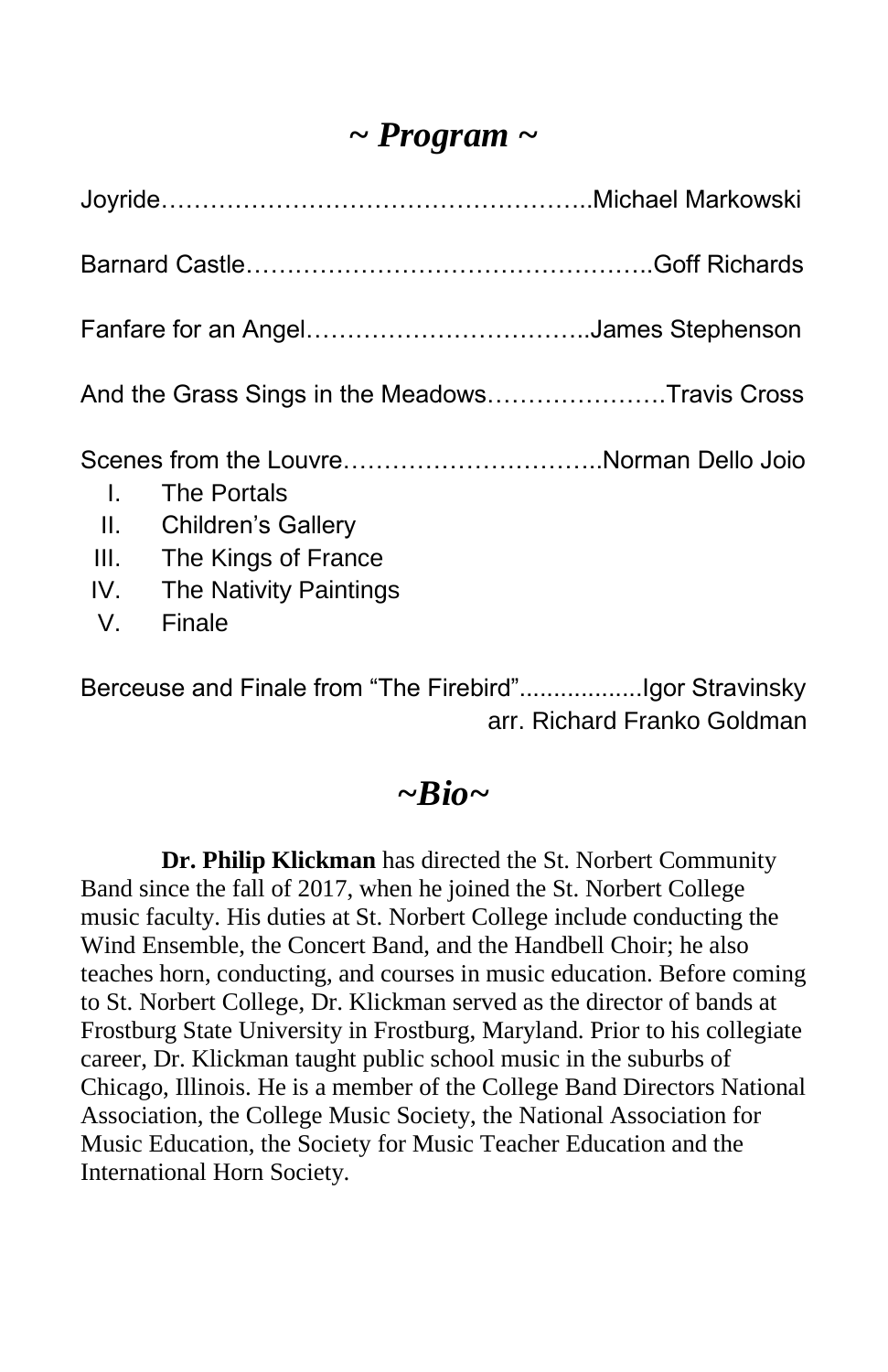# **St. Norbert Community Band**

Dr. Philip Klickman, Director

#### **Flute**

Lauren Gentine, Bellevue Lynn Liddle-Drewiske, De Pere; Retired Music Teacher Mary Tesch, Seymour, Travel Agent Sue Zipperer, Suamico, Band Teacher

### **Oboe**

Lizzie Tesch, Seymour, Marketing Operations Manager

**Bassoon** Barb Wagner, Appleton; Reharpoonista

### **Clarinet**

Sandy Bader, Green Bay, Retired Lisa Boldt, De Pere, Senior Invoice Analyst Ellie Brielmaier, Hortonville, SNC Student Madeline Kaltz, Park Ridge, IL, SNC Student Tracey Klickman, De Pere, Musician Nicklas Waroff, Connoisseur

**Bass Clarinet** Tammy Deppe, De Pere Internal Support Specialist

### **Alto Saxophone**

Jay Allen, Ashwaubenon, application developer Taylor Jadin, Pulaski St. Norbert College ITS Colleen Marler, Ashwaubenon, Band Teacher Sue Tengowski, Hobart, Sales Administration

## **Tenor Saxophone**

Mark Wells, Allouez, Owner- Pack and Ship De Pere

### **Baritone Saxophone**

Jessica Skovera, De Pere, Band Teacher

## **Trumpet**

Nick Carncross, Howard Linda Cook, De Pere, Retired Steve DeVillers, New Franken, Sales Manager David Ehren, Luxemburg, Retired Band Director Greg Sauve, Ashwaubenon; Retired Band Director Jamie Waroff, Green Bay, SNC Faculty Cathye Wavrunek, Green Bay, middle school science teacher

#### **Horn**

Evan Haas, De Pere,